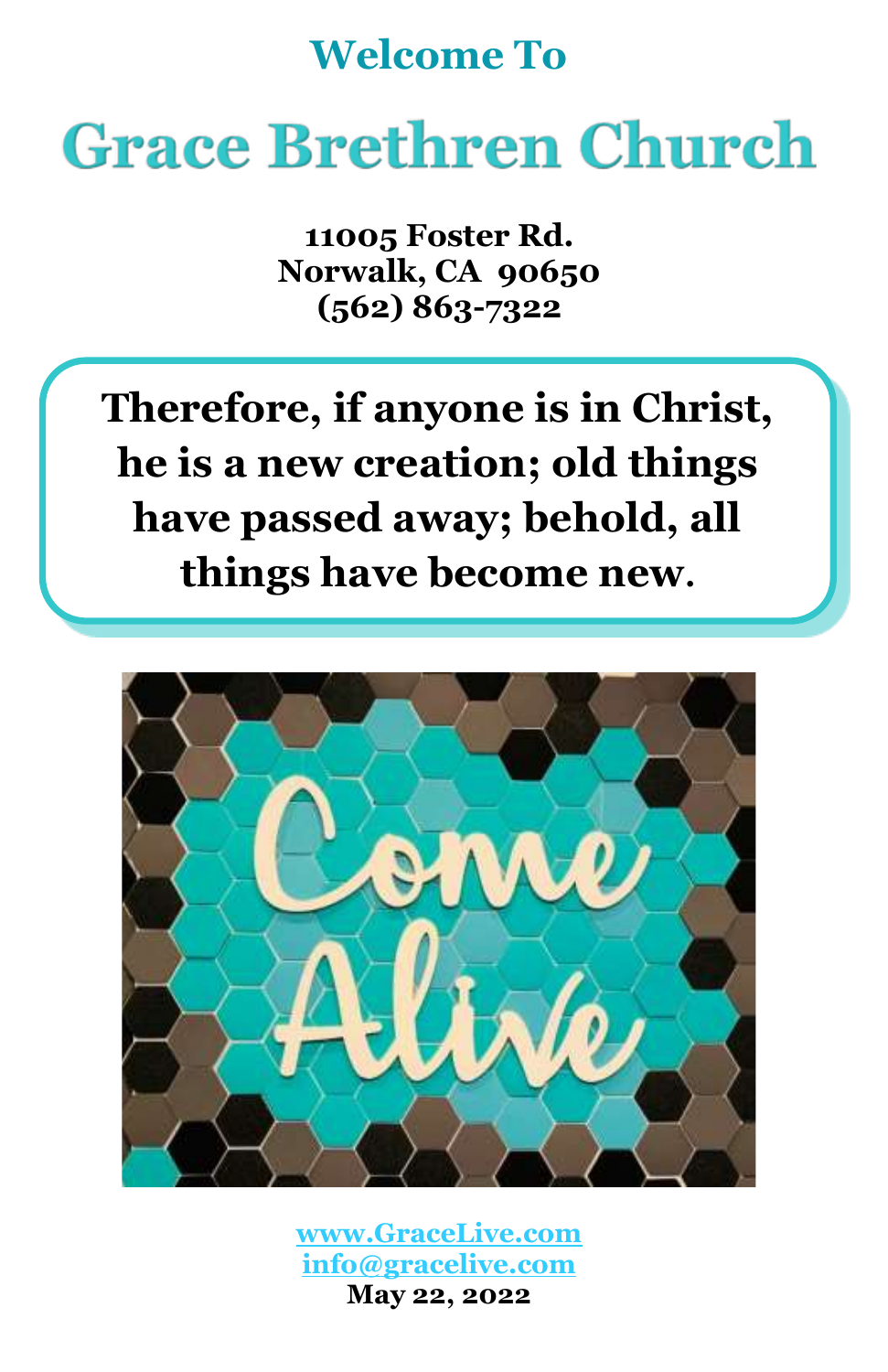# **Sundays at Grace**

Bible Classes: **9:00am**

Grace Gathering [Courtyard]: **9:40am**

Grace Worship Service: **10:00am**

**Pastor Roy Halberg** Series: **Love Does**

**Sermon Title: "Love is Kind"**

Weekly Theme Passage 1 Corinthians 13:4

**We welcome our guests today and if you are new to Grace** and are looking for a way to connect, text the word **"CONNECT"** to **562.444.1211** and we will text you occasional updates and happenings at GRACE. We are so glad you are here!



- 1) Go to [www.gracelive.com](https://mandrillapp.com/track/click/30119321/www.gracelive.com?p=eyJzIjoiVFlsX2d2Skp4NlhxZ2p4SURJd1BiQ3BjS2dNIiwidiI6MSwicCI6IntcInVcIjozMDExOTMyMSxcInZcIjoxLFwidXJsXCI6XCJodHRwOlxcXC9cXFwvd3d3LmdyYWNlbGl2ZS5jb21cIixcImlkXCI6XCI3ZDU3MmMyMmZkMmI0ZWJkYmQxODBiMWI4MTY1NDg0MlwiLFwidXJsX2lkc1wiOltcImUyMmY4ODVmYjE0YzEzNDBjMzk0N2UxN2E3MTRjYjZlNGI4ODE4N2VcIl19In0) and click on the YouTube link on the homepage **OR**
- 2) Go directly to YouTube.com and search for 'Grace Norwalk'

If you are having any trouble connecting, we will record the service in both audio and video and will have it posted to our website after the service is over.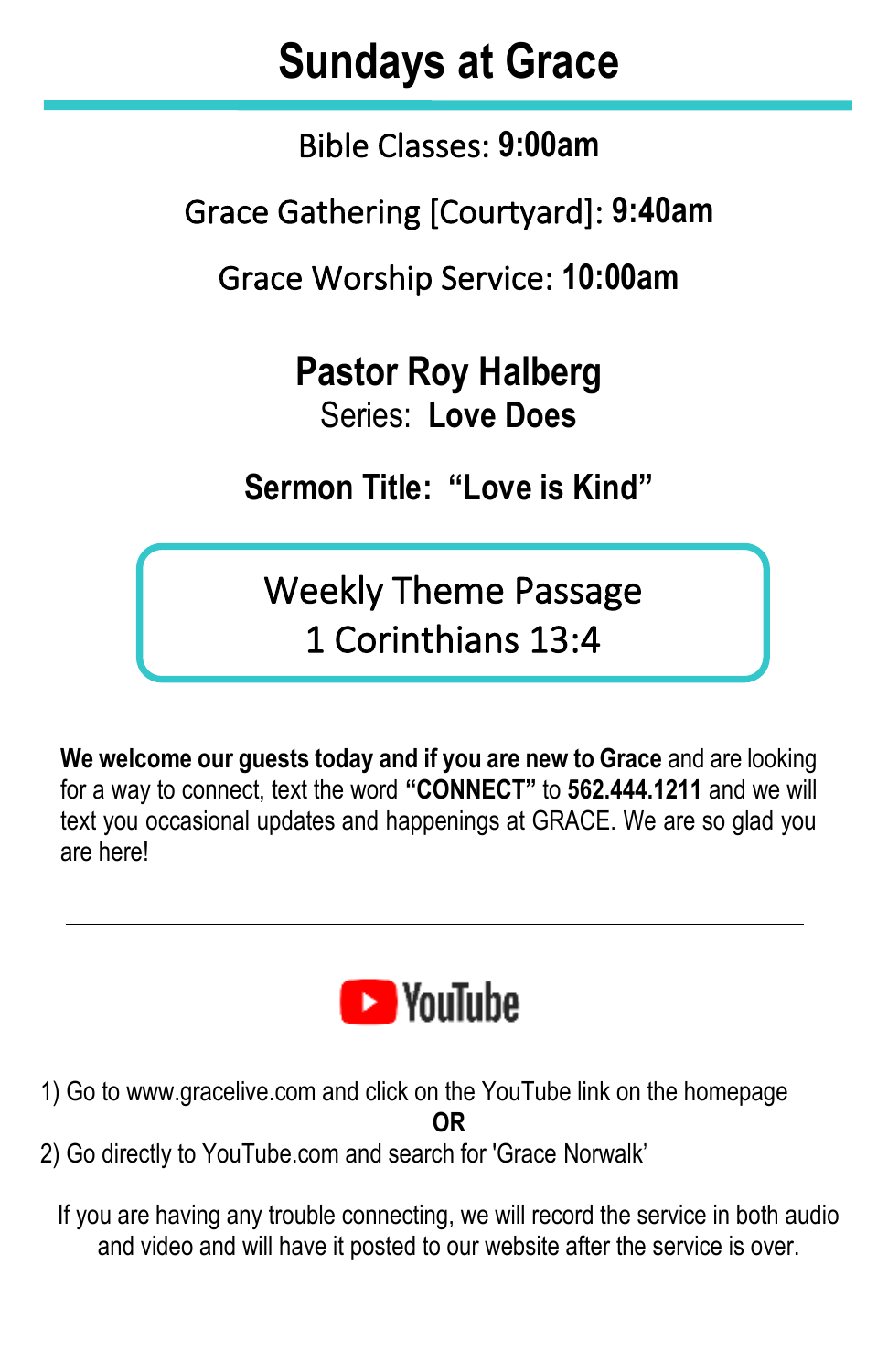

HAPPY BIRTHDAY

Stephanie Jones Mon May 23

### HAPPY ANNIVERSARY

Tim & Janine Lansing Sun May 22



## EVENTS THIS WEEK @ GRACE

| Charis Women's Small Group (zoom) | Mon | May 23 | 7:00 <sub>pm</sub> |
|-----------------------------------|-----|--------|--------------------|
| Ironmen Bible Study               | Tue | May 24 | 6:30 <sub>pm</sub> |
| Gonzalez Small Group(off-Campus)  | Tue | May 24 | 7:00 <sub>pm</sub> |
| English Bible Study               | Wed | May 25 | 6:30 <sub>pm</sub> |
| <b>Grace Students</b>             | Wed | May 25 | 6:30 <sub>pm</sub> |
| Spanish Bible Study               | Wed | May 25 | 6:30 <sub>pm</sub> |
| <b>Worship Practice</b>           | Thu | May 26 | 6:00 <sub>pm</sub> |

**Attendance Last Week: In-Person Service: 71 Online Viewed: 18**

#### **Baptism/Membership**

**If you are interested in being Baptized or becoming a member of Grace Norwalk, text the words "next step" to 562 444 1211.**

#### **Spanish Class**

**You're invited to a Spanish Bible Class on Wednesday evenings @ 6:30pm. Invite family and friends that would enjoy a Bible Class in Spanish. Room D102**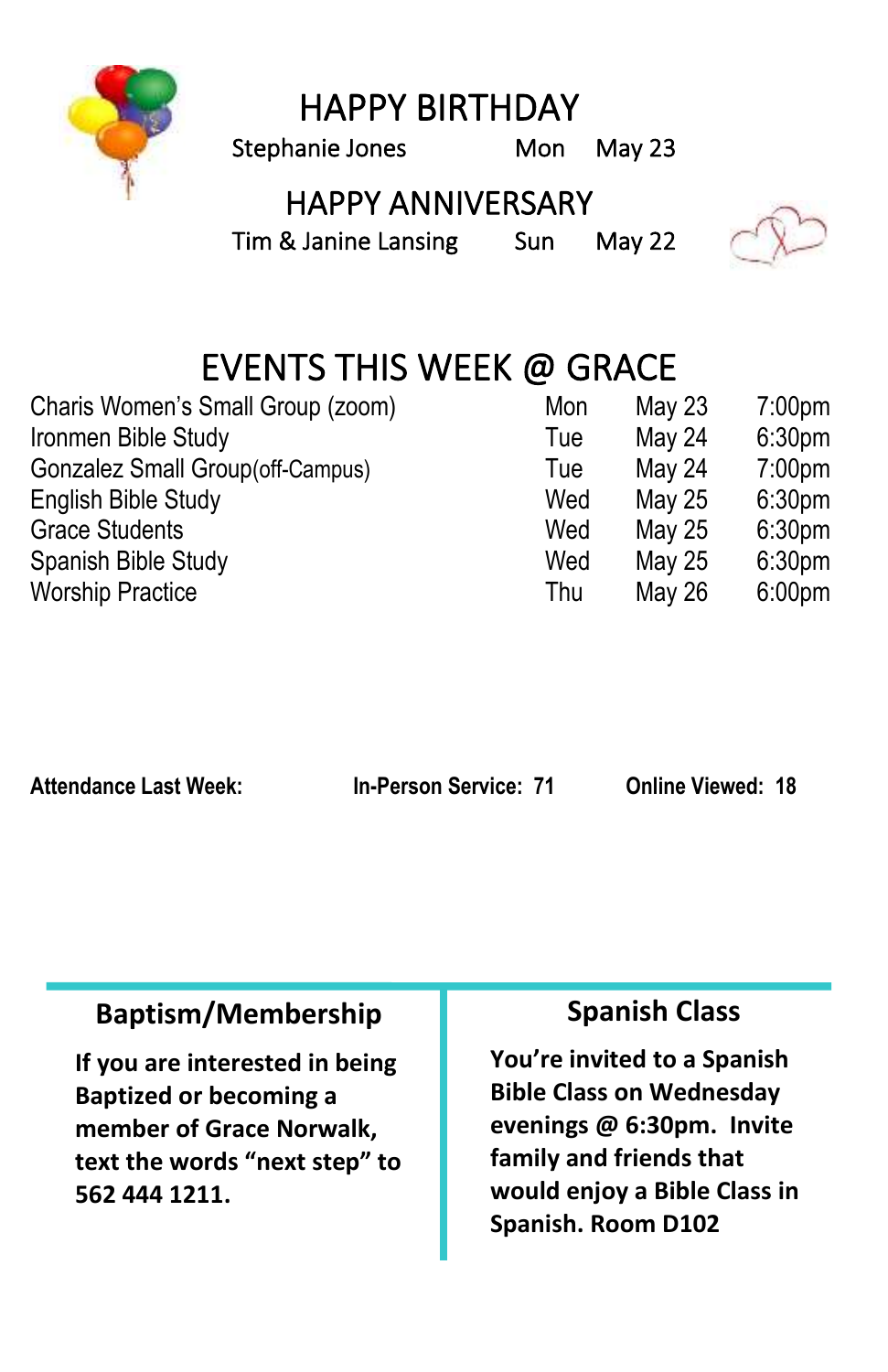

#### **Missionary Update for The Higbys in Japan**

Matt Daniels, Kyler Malarae and Matt Higby have started playing a game called Spikeball as a way to meet new guys for ministry. So far this has been successful as a way to build new relationships and strengthen existing ones. They have also continued to help out with the English conversation ministry at our local church. Matt has also begun using cycling as a way to spend time with guys he is building relations with.

Please pray that these relationships will lead to spiritual conversations.

#### **Grace Kids Summer Camp**

Hey Kids, come join our Grace Kids as we head to Cedarbrook Camp this summer on July 17-22, 2022. Camp is available for those entering  $3^{rd}$  grade thru  $8^{th}$  grade this Fall. Last day to register is Sunday, May 29. Parents, stop by the Connect Center in the church lobby for more information about cost and how to register.